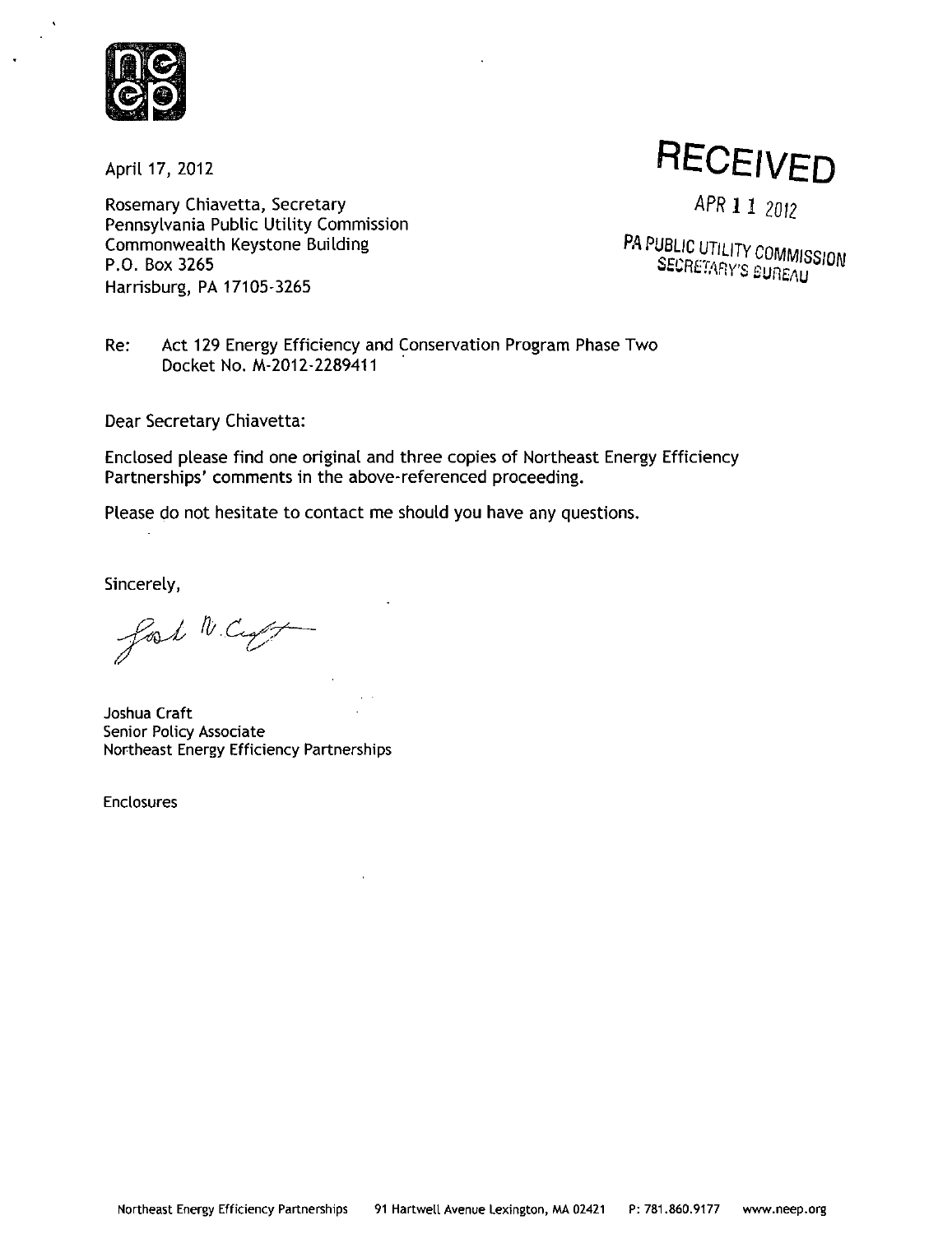# **BEFORE THE PENNSYLVANIA PUBLIC UTILITY COMMISSION:**

Act 129 Energy Efficiency and **1988** Contract 129 Energy Efficiency and **Exercise 2012-2289411** Conservation Program Phase Two :

### **COMMENTS OF NORTHEAST ENERGY EFFICIENCY PARTNERSHIPS (NEEP)**

# **INTRODUCTION**

As the regional organization working to promote energy efficiency in buildings throughout the Northeast and Mid-Atlantic, Northeast Energy Efficiency Partnerships (NEEP) welcomes the opportunity to comment on Docket No. M-2012-2289411, regarding Pennsylvania's Act 129 energy efficiency programs. We believe that these programs provide significant economic and environmental benefits to Pennsylvania ratepayers and we look forward to working with the Public Utilities Commission as it seeks to build on this record of success. As part of this proceeding, we ask the Commission to consider the following recommendations:

- Extend the Act 129 energy efficiency programs for five years through 2018 to continue the program's successes in saving energy for the state's ratepayers
- Maintain the one percent annual energy savings targets for the electric distribution companies (EDCs) in Phase II
- Continue to shift towards joint, statewide program planning and create a permanent stakeholder advisory board
- Ensure that EDCs spend their full energy efficiency budgets up to the two percent budget cap
- Examine program incentive mechanisms that align ratepayer and utility financial interests and improve program performance
- Harness complementary policies, such as building energy codes, building energy rating and disclosure, and appliance efficiency standards, that provide additional opportunities for cost-effective energy savings
- Consider participation in the Regional Evaluation, Measurement, and Verification (EM&V) Forum

# **EXTEND THE ACT 129 ENERGY EFFICIENCY PROGRAMS**

We strongly encourage the Commission to extend the Act 129 energy efficiency programs for five years through 2018. Our experience has been that states with coordinated, multi-year energy efficiency programs overseen by a state regulatory commission achieve substantial energy savings and economic benefits for their ratepayers. Based upon year-end reports from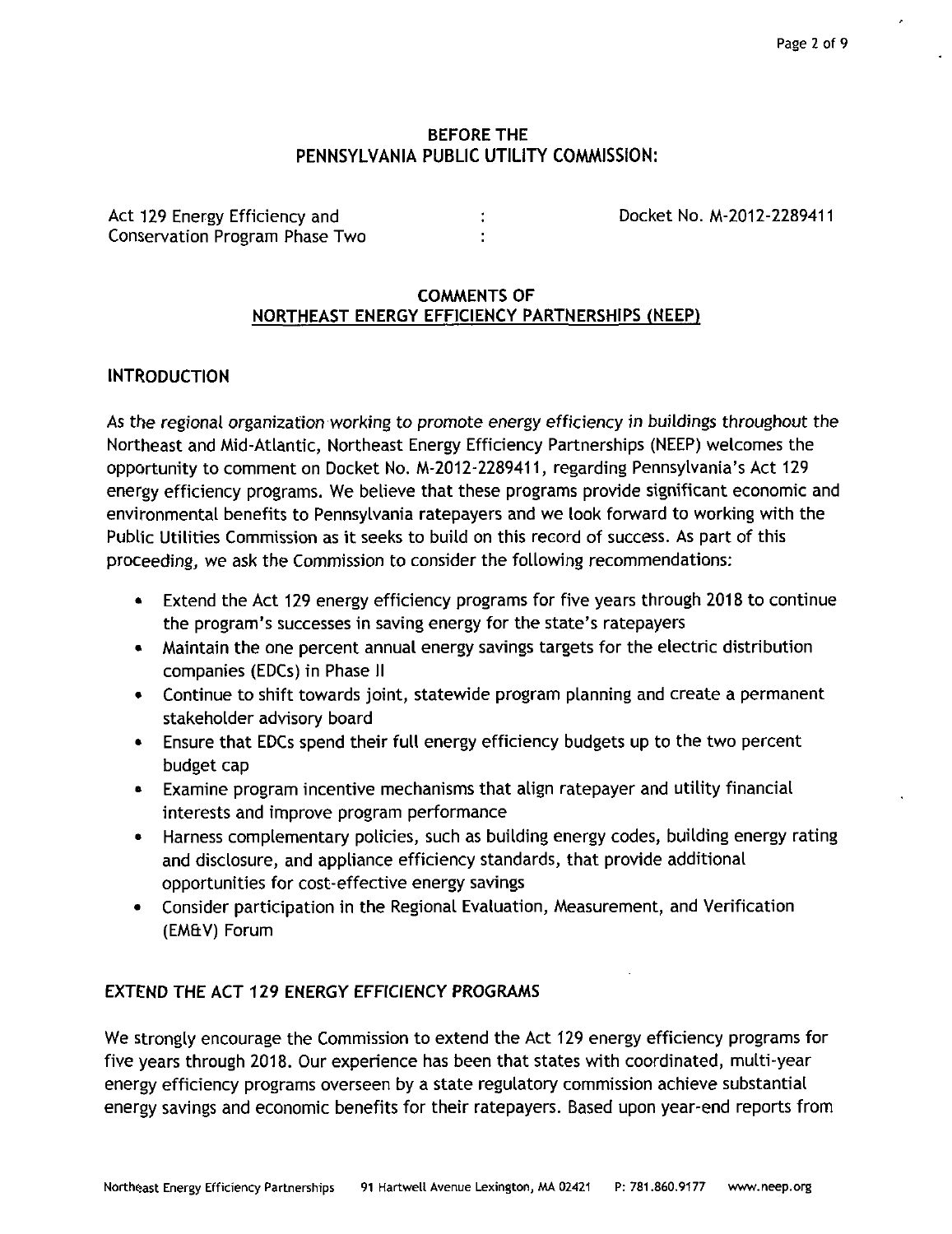the Statewide Evaluator and analysis done by Optimal Energy, Pennsylvania utilities saved a total of over 2.0 GWh of electricity in program's second year. That represents savings of approximately 1.24 percent of retail electric sales, which is in line with the leading states in the Northeast. The programs have proven to be exceptionally cost-effective, generating \$8 in consumer benefit for every ratepayer dollar spent. If programs are not extended in a timely manner, Pennsylvania risks disrupting the progress it has made during Phase I.

Having Phase II last five years will allow the electric distribution companies (EDCs) to build upon their experience administering energy efficiency programs, create certainty in the marketplace, and design programs that can both acquire cost-effective, near-term savings opportunities and promote market transformation in buildings and products.

### **STATEWIDE GOALS & PROGRAM PLANNING**

Retain 1 Percent Annual Savings Targets: The program review provides an opportunity to refine current program goals. We recommend that the Commission continue to require the EDCs to achieve energy savings of 1 percent annually in Phase II, in line with analysis of energy savings under the expected program budgets by Optimal Energy.' Meanwhile, the Commission could put a petition process in place for EDCs that fail to make the 1 percent target that have made a good-faith effort to implement programs but fall short because of budget constraints.

Joint Programs: While we appreciate that the utilities do meet and share insights on program administration, we believe that a great deal of progress remains in this regard. Lessons from other states teach us that coordinated programs with a single brand are more effective than separate efforts. This is true from a customer point of view, and also in terms of reducing overhead and maximizing ratepayer dollars. When each utility offers even slightly different programs, it complicates energy efficiency outreach, education and training for consumers and contractors. True statewide coordination among the utilities in how they plan, market, deliver and evaluate their programs could improve clarity and consistency while allowing the utility administrators to maintain their position as the customer touch point.

Create a stakeholder efficiency advisory board: Furthermore, NEEP recommends creating an energy efficiency program advisory board that can inform future program planning and help forge consensus on important program issues. Our experience throughout the Northeast has been that a permanent stakeholder advisory board is a highly effective way to build consensus on what works and what does not, helps determine realistic energy savings goals, and creates space for discussion of challenges and concerns by program implementers and stakeholders alike.<sup>3</sup>

<sup>1</sup> Optimal Energy, "Pennsylvania 2013-2018 Energy Efficiency Goals," December 19, 2011: http://www.pennfuture.org/UserFiles/File/FactSheets/ReDort Act129goals 20111220.pdf <sup>2</sup> Optimal Energy, "Pennsylvania 2013-2018 Energy Efficiency Goals," p. 3.

<sup>3</sup> Examples and recommendations are on page 34 of NEEP's report, From Potential to Action, http://neep.orq/public-policv/policv-outreach-and-analvsis/potential-studv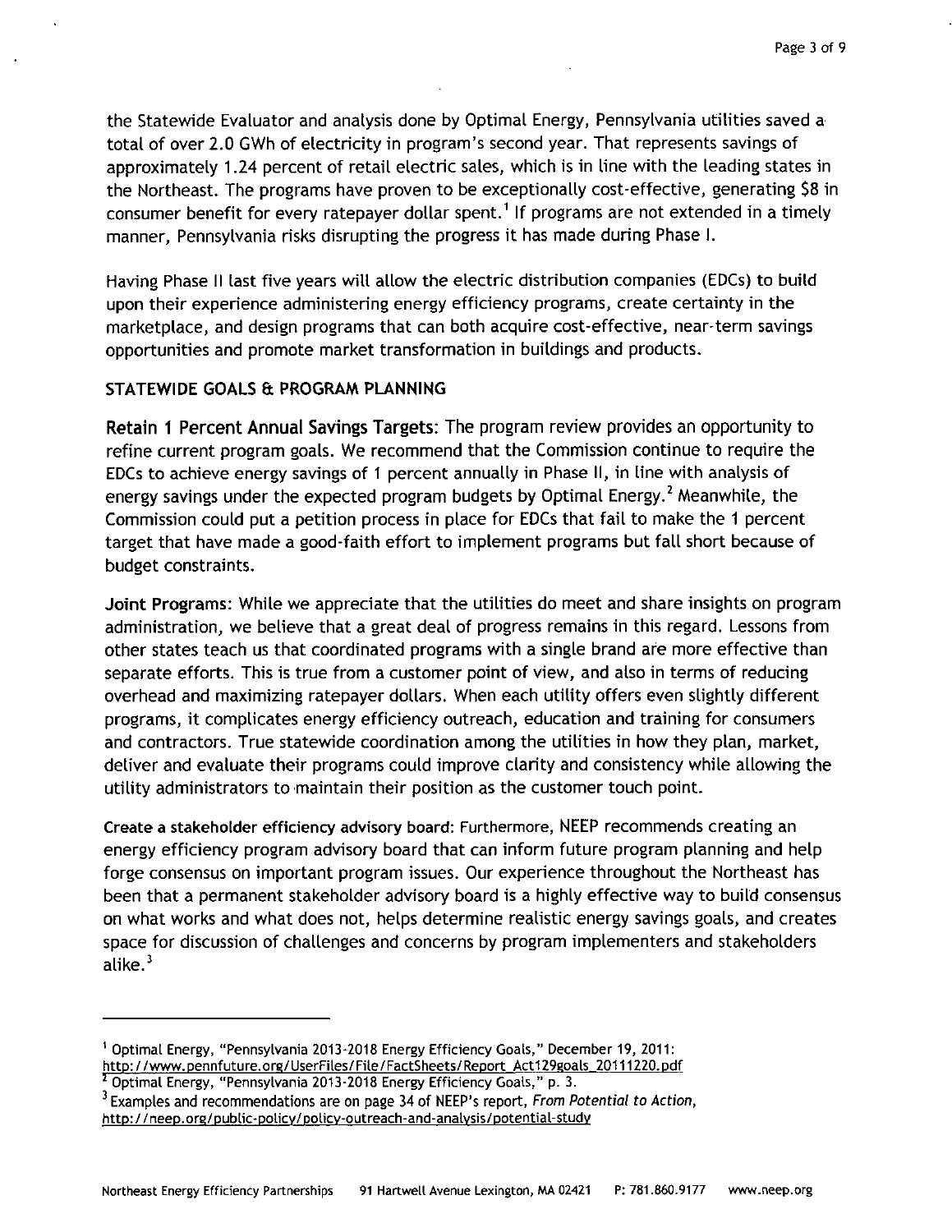| <b>States</b>        | <b>Advisory Board</b>                           |  |  |  |  |  |  |
|----------------------|-------------------------------------------------|--|--|--|--|--|--|
| Connecticut          | <b>Energy Efficiency Board</b>                  |  |  |  |  |  |  |
| Maryland             | New Program Advisory Group                      |  |  |  |  |  |  |
| <b>Massachusetts</b> | <b>Energy Efficiency Advisory Council</b>       |  |  |  |  |  |  |
| New York             | <b>EEPS Evaluation Advisory Group</b>           |  |  |  |  |  |  |
| Rhode Island         | Energy Efficiency & Resource Management Council |  |  |  |  |  |  |

### **LIMITATIONS POSED BY THE 2 PERCENT BUDGET CAP**

The Commission should not only permit but require each of the EDCs to spend their full efficiency program budgets, up to the 2 percent cap, to deliver as much energy savings as their current budgets permit to their customers. As stated above, this level should be sufficient for the utilities to achieve at least 1 percent annual savings.

As soon as is feasible, we recommend that the budget cap should be lifted in order for Pennsylvania to meet its full measure of economically achievable, cost-effective energy savings potential. The two percent cap limits the EDCs from being able to achieve higher savings, and real economic and environmental benefits for their customers. We are fully aware that this issue must be addressed outside of this proceeding. But opening a dialogue with members of the legislature and key stakeholders over the implications of the cap will be important as Pennsylvania seeks higher levels of energy savings. We believe that a better policy would allow the Commission to determine program budget levels that balance energy savings with higher rates.

# **ALIGNING RATEPAYER a UTILITY INTERESTS**

Recent experience demonstrates that successful energy efficiency programs align the financial interests of utilities with that of ratepayers. Act 129 is an important first step in treating energy efficiency as an energy efficiency resource alongside supply-side energy options. The results thus far stem from this important policy shift.

NEEP encourages the commission to examine shareholder performance incentive mechanisms (SPIs) that provide utility program administrators with a financial incentive to deliver more savings to their customers.<sup>4</sup> SPIs allow utilities to earn a rate of return on energy efficiency programs in line with what the make on investments in other resources, particularly large transmission projects.

<sup>4</sup> See NEEP paper on Revenue Decoupling in the Northeast: http://neep.org/uploads/policv/Revenue%20Decoupling%20Brief-Final%20Versioh%201.30.12.Ddf.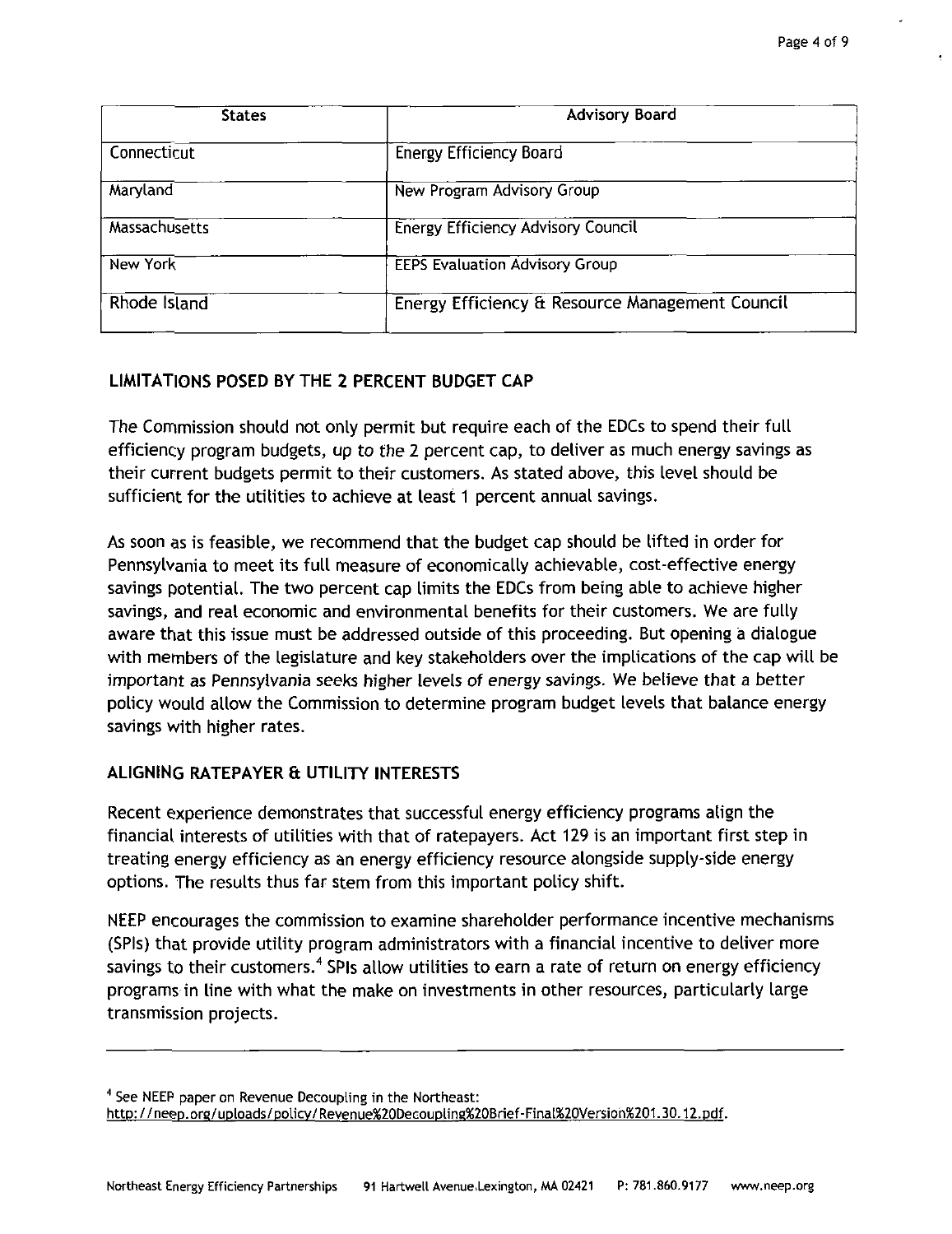Two common options include a net benefits approach, which allows utilities to keep a small portion of savings delivered to customers, or a budgetary set-aside approach that reserves a small part of ratepayer funds for utilities to exceed their savings goals.<sup>5</sup> With a limited budget cap, Pennsylvania could consider allowing utilities meeting or exceeding their savings goals within their program budgets to keep a small portion of those funds. We caution that SPIs must be designed to reward only exceptional program performance and not reduce funds available for program implementation. Therefore, any performance incentives should create savings targets that require strong performance across all program and customer sectors, are linked to verified energy savings, rather than simply spending program dollars, and incentivize market transformation and long-term energy savings in favor of short-term resource acquisition.

# **COMPLEMENTARY PUBLIC POLICIES**

Together with a flexible regulatory environment, we encourage the Commission to support public policies that leverage ratepayer-funded programs to achieve even greater energy savings. These policy tools include building energy codes, energy performance rating and disclosure for both new and existing buildings, and appliance efficiency standards. These are critical tools being used by many states that lock in savings and spur technological innovation.

In addition, there are important roles for utility program administrators to play as well. While it sometimes occurs that utilities may consider such policies as a threat that could alter baselines and undercut some of the more cost-effective Act 129 programs, Pennsylvania can learn from states that are actively engaging utility companies in areas such as state and federal advocacy or training initiatives. NEEP believes it is valuable to have customer-facing program administrators involved in and able to share credit for their work to advance such complementary policies. This is true especially in light of the fact that continually advancing codes and standards is part of the push to raise the bar, and the efforts and interests of the program administrators should be aligned with these larger public policy benefits.

Specifically, we recommend that the Commission require the utilities to include activities to advance and implement building energy code and appliance efficiency standards into their program plans, and that the Commission work with them to develop methods for program administrators to measure and claim the energy reductions that result from their work in advancing codes and standards (through education, training, testing, etc.) and attribute them to savings targets. NEEP and a number of other stakeholders have done a great deal of work in this area and welcome the opportunity to assist the Commission and utility staff on such an effort.

# **PARTICIPATE IN THE REGIONAL EM&V FORUM**

<sup>&</sup>lt;sup>5</sup> For an overview of shareholder performance incentive options and effects, see Peter Cappers, etc. al, "Financial Analysis of Incentive Mechanisms to Promote Energy Efficiency: Case Study of a Prototypical Southwest Utility," March 2009: http://eetd.lbl.gov/ea/ems/reports/lbnl-1598e-ppt.pdf.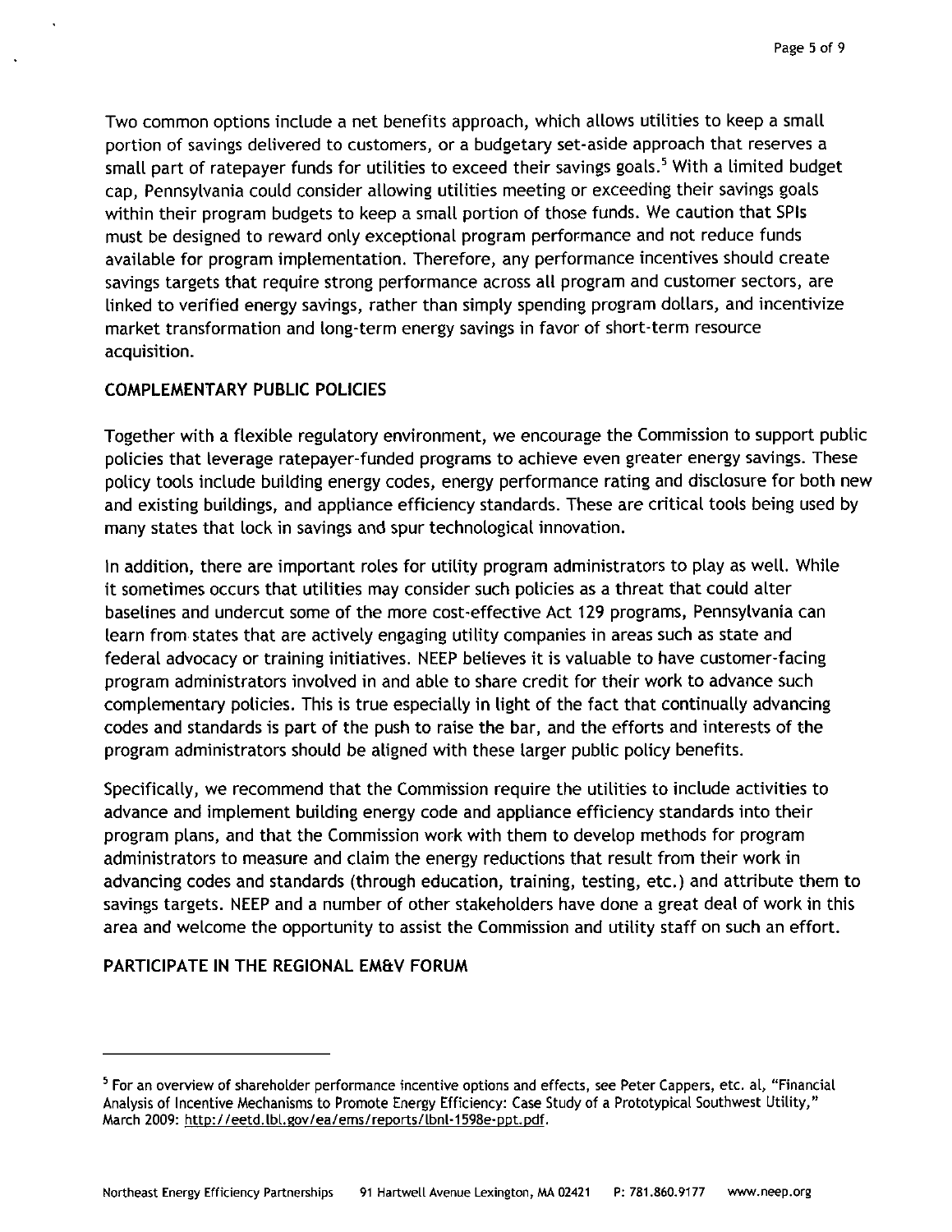We respect and appreciate the intensity of the effort that has been required to build up Pennsylvania's energy efficiency program activities. As Pennsylvania develops its plans for the next phase, we invite Pennsylvania's energy efficiency stakeholders to give serious consideration to joining the Regional EM&V Forum. Pennsylvania could benefit from leveraging costs for large, hard-to-deliver research projects such as loadshape studies, development of incremental cost curves for priority measures, and timely research on emerging technologies. Pennsylvania would gain increased access to shared information and an opportunity to shape regional research and evaluation priorities, and by participating as a member of the Forum, Pennsylvania stakeholders could further increase the impact of their voices in regional and national arenas.

Briefly, the Regional EM&V Forum (Forum) is a cost beneficial partnership established among 10 Northeast states and the District of Columbia to develop technical information and protocols that would assist states ih developing solid evaluation, measurement and verification strategies and standards for energy efficiency and demand response programs. Projects are developed through a series of committees - staffed by representatives from the various state regulatory commissions, energy offices and utilities - that make recommendations to the Forum Steering Committee. In addition to project activities the Forum supports the facilitation of committees, a web-based library of EM&V studies and policy documents from across the region, an Annual Public Meeting, and in 2012, the development and implementation of the Regional Energy Efficiency Database (REED) that is being developed in coordination with some ISOs.

The Steering Committee consists of representatives from each of the participating states. The overall premise for the EM&V Forum is that by combining the evaluation interests of the region along with the multistate experience of staff from up to 11 states, all states could benefit from sharing the research costs as well as overall expertise of the group effort. We highlight in particular the work that the Forum is doing with regard to net savings calculations and program screening for cost-effectiveness, but areas that have major implications for how the EDCs can meet their Act 129 goals and what programs the state will implement over the next Act 129 compliance period.

We would like to highlight the work the Forum has done recently regarding cost effectiveness and net-to-gross savings issues, driven by a recognition that as states have made new and more significant commitments to energy efficiency, they need to consider anew whether the regulatory tools and methods that they have relied upon up until now are still the best ones to help them meet their state energy goals. Currently, the Forum is facilitating an examination of issues of program cost-effectiveness and attribution by initiating a dialogue among regulators, program administrators and others as to common goals, obstacles and potential solutions when considering cost effectiveness testing.<sup>6</sup>

<sup>6</sup> NEEP recently submitted to the Massachusetts Department of Public Utilities, recommending a technical session to address challenges to current methods used to estimate net savings, both free-ridership and spillover effects.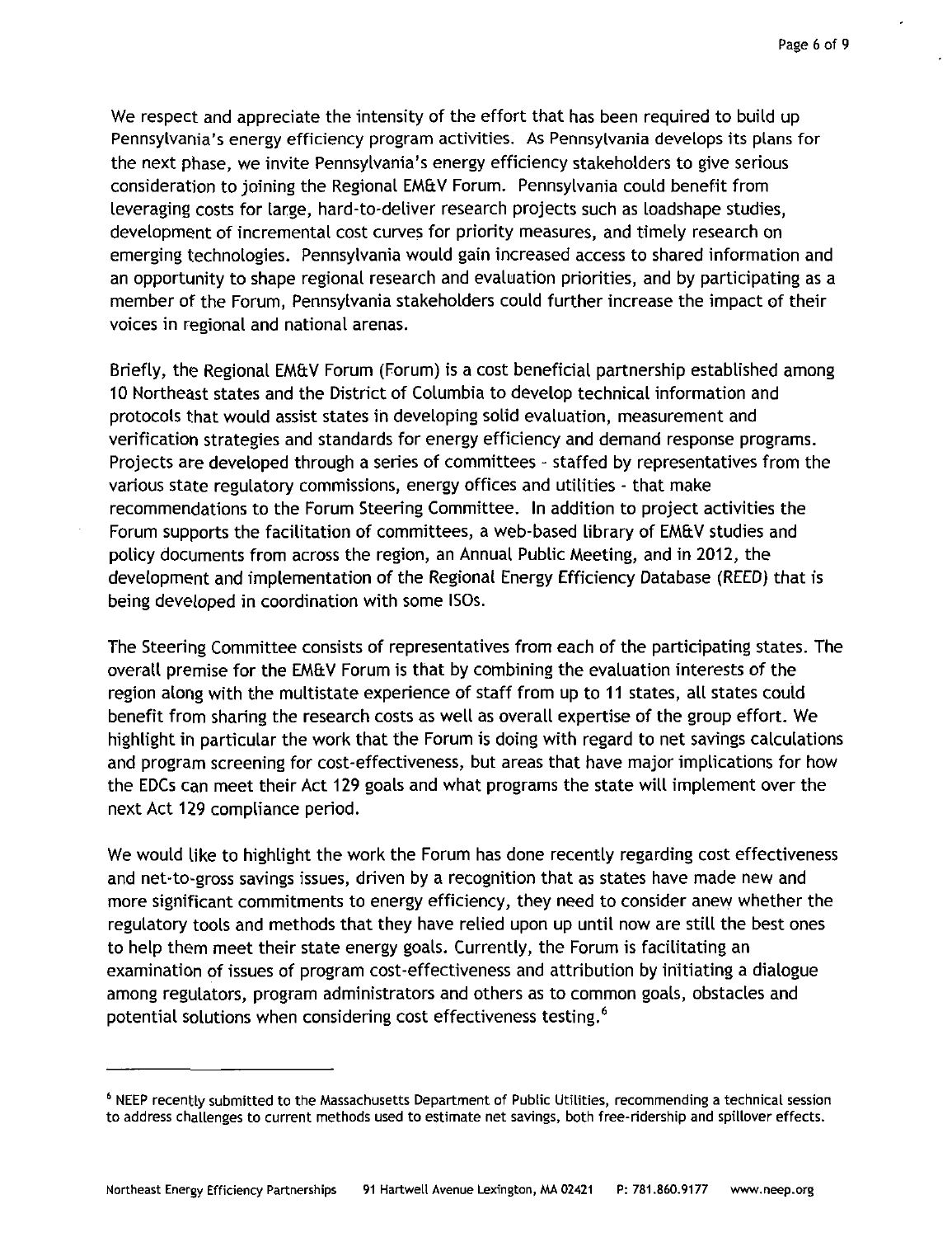We include, for illustrative purposes, Attachments A and B, which provide information about the 2012 Forum project agenda. Each Forum project has been vetted with program administrators and Commissions and has been determined to meet criteria of increasing transparency and consistency in methodologies informed by state and regional standards where appropriate/applicable.

Comments of Northeast Energy Efficiency Partnerships (NEEP): Under Massachusetts Department of Public Utilities (DPU) Order No. 11-120 Net Savings and Environmental Compliance Costs of the Energy Efficiency Programs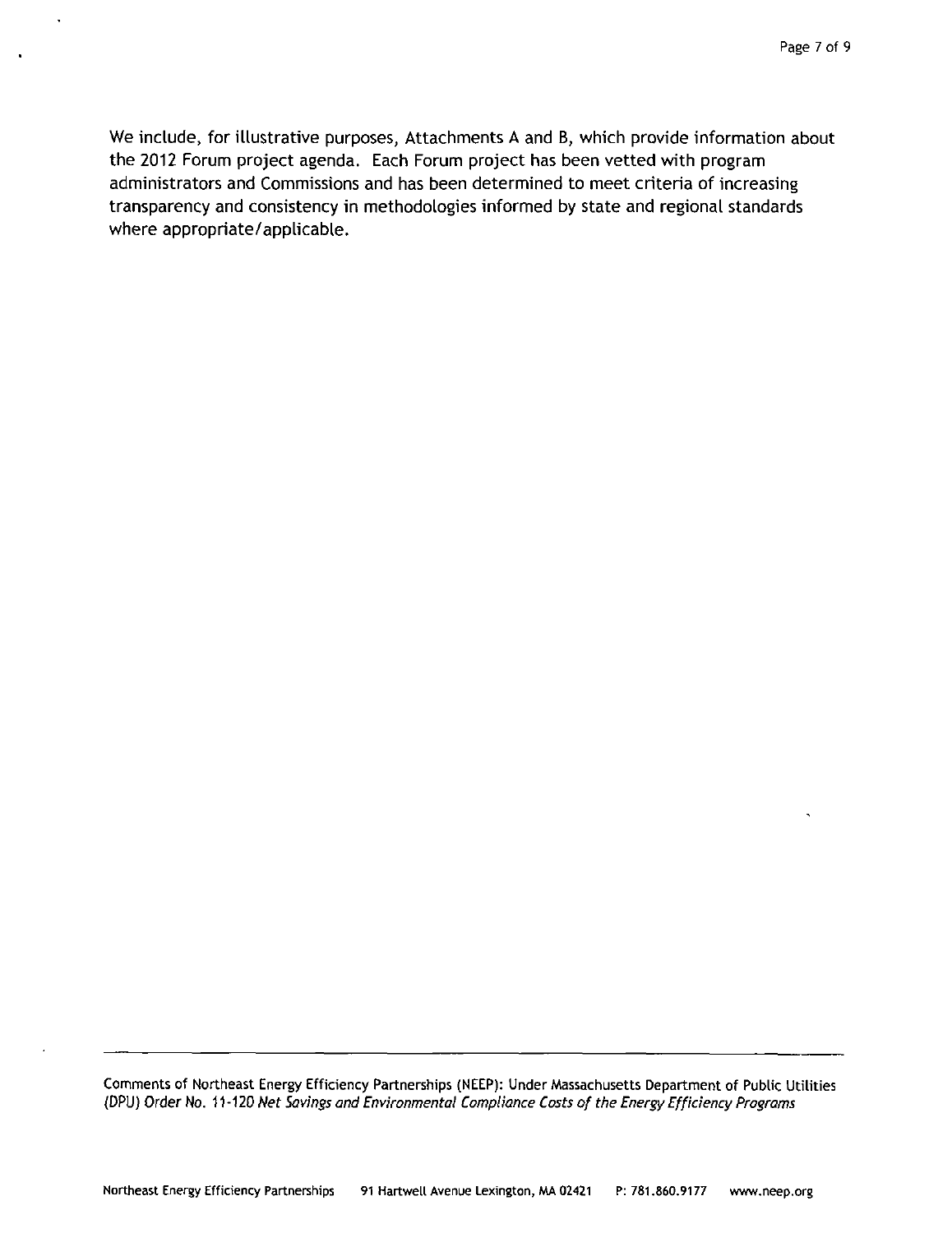|                                                                                                                                                                                                                                                                                                                                                                                                               | 2012 Regional EM&V Forum Agenda & Budget |                                        |                                                                                  |                                   |                                 |                                      |                              |                                                                |                                                 |                                                          |                                                |                                                      |                                                       |                                         |                                    |  |
|---------------------------------------------------------------------------------------------------------------------------------------------------------------------------------------------------------------------------------------------------------------------------------------------------------------------------------------------------------------------------------------------------------------|------------------------------------------|----------------------------------------|----------------------------------------------------------------------------------|-----------------------------------|---------------------------------|--------------------------------------|------------------------------|----------------------------------------------------------------|-------------------------------------------------|----------------------------------------------------------|------------------------------------------------|------------------------------------------------------|-------------------------------------------------------|-----------------------------------------|------------------------------------|--|
| Adopted by the Forum Steering Committee (December 8, 2011)                                                                                                                                                                                                                                                                                                                                                    |                                          |                                        |                                                                                  |                                   |                                 |                                      |                              |                                                                |                                                 |                                                          |                                                |                                                      |                                                       |                                         |                                    |  |
|                                                                                                                                                                                                                                                                                                                                                                                                               | BASE COSTS                               |                                        |                                                                                  |                                   |                                 |                                      |                              | <b>PROJECT COSTS<sup>1</sup></b>                               |                                                 |                                                          |                                                |                                                      |                                                       |                                         |                                    |  |
|                                                                                                                                                                                                                                                                                                                                                                                                               | 7 - Min                                  |                                        |                                                                                  |                                   |                                 |                                      |                              |                                                                |                                                 |                                                          |                                                |                                                      |                                                       |                                         |                                    |  |
| <b>STATE</b>                                                                                                                                                                                                                                                                                                                                                                                                  | Base<br>Costs %<br>Alloc                 | <b>NEEP Forum</b><br><b>Operations</b> | <b>NEEP Project</b><br><b>Management</b><br>Plus<br>Technical<br><b>Advisors</b> | Regional EE<br>Database<br>(REED) | Educ &<br>Info<br><b>Access</b> | <b>TOTAL</b><br><b>BASE</b><br>costs | Project<br>Cost %<br>. Alloc | PD12-1<br>Cost<br><b>Effectiveness</b><br>Project <sup>2</sup> | PD12-2<br>Mid-Atlantic<br><b>TRM</b><br>Phase 4 | PD12-3<br>impact of EE<br>on Codes &<br><b>Standards</b> | RE12-1<br>Loadshape<br>Research<br>Ifrom 2011) | RE12-2<br>Incremental<br>Cost<br>Rosearch<br>Phase 2 | RE12-3<br>Market<br>Share Res<br>Lichting<br>Research | <b>TOTAL</b><br>PROJECT<br><b>COSTS</b> | <b>TOTAL 2012</b><br><b>BUDGET</b> |  |
| lM                                                                                                                                                                                                                                                                                                                                                                                                            | 27.6%                                    | 551, 108                               | \$82,689                                                                         |                                   | \$40,228                        | \$174,026                            | 35.0%                        | 35,825                                                         |                                                 |                                                          | \$218,750                                      | \$47,250                                             | \$109,160                                             | \$410,986                               | \$585,012                          |  |
| ÍMD                                                                                                                                                                                                                                                                                                                                                                                                           | 12.4%                                    | \$22,962                               | 537,151                                                                          |                                   | \$18,074                        | \$78,187                             | 19.5%                        |                                                                | \$36,731                                        |                                                          | \$121,688                                      | \$26,285                                             | \$60,724                                              | \$245,427                               | \$323,615                          |  |
| MA                                                                                                                                                                                                                                                                                                                                                                                                            | 11.0%                                    | 520, 321                               | \$32,879                                                                         |                                   | \$15,996                        | 569.196                              | 17.2%                        | 17,637                                                         |                                                 |                                                          | \$107,694                                      | \$23,262                                             | \$53,741                                              | \$202,335                               | \$271,530                          |  |
| cт                                                                                                                                                                                                                                                                                                                                                                                                            | 7.0%                                     | 512,956                                | \$20,961                                                                         |                                   | \$10,198                        | \$44,115                             | 9.8%                         | 10,015                                                         |                                                 |                                                          | \$61,153                                       | \$13,209                                             | \$30,516                                              | \$114,893                               | \$159,008                          |  |
| IME.                                                                                                                                                                                                                                                                                                                                                                                                          | 7.0%                                     | \$12,956                               | \$20,961                                                                         |                                   | 510, 198                        | 544.115                              | 3.8%                         |                                                                |                                                 |                                                          | 523,833                                        | \$5,148                                              |                                                       | \$28,980                                | \$73,095                           |  |
| D€                                                                                                                                                                                                                                                                                                                                                                                                            | 7.0%                                     | 512,956                                | \$20,961                                                                         |                                   | 510.198                         | 544.115                              | 3.6%) S                      | 3,674                                                          | \$6,771                                         |                                                          |                                                | 54,845                                               |                                                       | \$15,289                                | \$59,404                           |  |
| 'NН                                                                                                                                                                                                                                                                                                                                                                                                           | 7.0%                                     | \$12,956                               | \$20,961                                                                         |                                   | \$10,198                        | \$44,115                             | 3.4% S                       | 3.526                                                          |                                                 |                                                          | \$21,531                                       | \$4,651                                              | \$10,744                                              | \$40.452                                | \$84,567                           |  |
| DC                                                                                                                                                                                                                                                                                                                                                                                                            | 7.0%                                     | \$12,956                               | \$20,961                                                                         |                                   | \$10,198                        | \$44,115                             | 3.4%                         |                                                                | \$6,499                                         |                                                          | \$21,530                                       | \$4,651                                              | \$10,744                                              | \$43.423                                | \$87,538                           |  |
| R!                                                                                                                                                                                                                                                                                                                                                                                                            | 7.0%                                     | \$12,956                               | \$20.961                                                                         |                                   | \$10,198                        | \$44,115                             | 2.4%                         | 2,481                                                          |                                                 |                                                          | \$15,147                                       | \$3,272                                              | \$7,558                                               | \$28,457                                | \$72,572                           |  |
| lvт                                                                                                                                                                                                                                                                                                                                                                                                           | 7.0%                                     | \$12,956                               | \$20.961                                                                         |                                   | \$10.198                        | \$44.115                             | 1.8%                         | 1.342<br>s                                                     |                                                 |                                                          | \$11,245                                       | \$2,429                                              | \$5,611                                               | \$21,126                                | \$65,241                           |  |
| lGrants                                                                                                                                                                                                                                                                                                                                                                                                       |                                          |                                        |                                                                                  | \$96,815                          |                                 | \$96,815                             |                              |                                                                |                                                 | \$100,000                                                |                                                |                                                      |                                                       | \$100,000                               | \$196,815                          |  |
| <b>Totals</b>                                                                                                                                                                                                                                                                                                                                                                                                 | 100%                                     | \$185,080                              | \$299,450                                                                        | \$96,815                          | \$145,680                       | \$727,025                            | 100%                         | \$75,000                                                       | \$50,000                                        | \$100,000                                                | \$602,570                                      | \$135,000                                            | \$288,800                                             | \$1,251,370                             | \$1,978,395                        |  |
| % Share                                                                                                                                                                                                                                                                                                                                                                                                       |                                          | 25%                                    | 41%                                                                              | 13%                               | 20%                             | 100%                                 |                              | 6%                                                             | 6%                                              | 8%                                                       | 48%                                            | 11%                                                  | 23%                                                   | 100K                                    |                                    |  |
| Project costs include 10% contingency<br>The cost allocation for the project PD12-1 is slighting changed from version adopted by Steering Committee as costs are lower for states due to DE's ultimate decision to fund project<br><sup>3</sup> The original hudget for project RF12-3 was S300 000 but is reduced to ceflect feedback in December 2011 from DF which poted to fund PD12-1 instead of RF12-3. |                                          |                                        |                                                                                  |                                   |                                 |                                      |                              |                                                                |                                                 |                                                          |                                                |                                                      |                                                       |                                         |                                    |  |

#### Attachment A. 2012 Forum Agenda & Budget

This budget reflects low case scenario of US DOE funding for REED, with an estimated \$40,000 funding from US EPA. NEEP has requested a higher level of Base Costs funding from US DOE. TBD by March 2012.

#### Attachment B. Regional EM&V Forum 2012 Project Descriptions

# 2012 FORUM PROJECT DESCRIPTIONS

PD12-1: Cost-Effectiveness Project. This project would review and build on a forthcoming ACEEE report "Energy Efficiency Evaluation Review Project" that will describe how each state handles analyzing the C/E of their energy efficiency programs. This project will identify and explore relevant issues for interested Forum states, which may include a review of the Total Resource Cost (TRC) test and how it is implemented throughout the region, opportunities to improve implementation of the test (e.g., examining input assumptions), and consideration of other recommendations for overcoming challenges with use of the TRC test. The goal of this project includes addressing how to increase transparency and potentially build consistency across the region, where appropriate, in applying C/E tests to help facilitate comparisons across states.

PD12-2: Mid-Atlantic TRM Phase 4 (Sub-region project). This project provides the mid-Atlantic EM&V Forum members with the opportunity to designate funds for a fourth phase of development of the mid-Atlantic technical reference manual (TRM). The project could add measures and/or update the existing TRM, or potentially scope/establish an online TRM database.

#### PD12-3: Estimate EE Impact on Advancing Energy Building Codes & Standards

The purpose of this project is to support states interested in attributing and claiming savings associated with EE program activities directed at improving C&S and compliance. The project will build on the Forum's 2010 workshop on this subject, as well as on recent research. Specific tasks are to: 1) prepare an overview of current policy and practice in the Forum region; 2) catalog activities suitable for EE PAs to support or influence development, adoption and compliance of national and state C&S; 3) develop high level state estimates of gross energy savings associated with improved code and compliance levels; 4) prepare guidelines that recommend approaches for attributing savings from EE programs; and 5) recommend roles/pathways for stakeholders to secure regulatory approval of selected activities and attribution frameworks.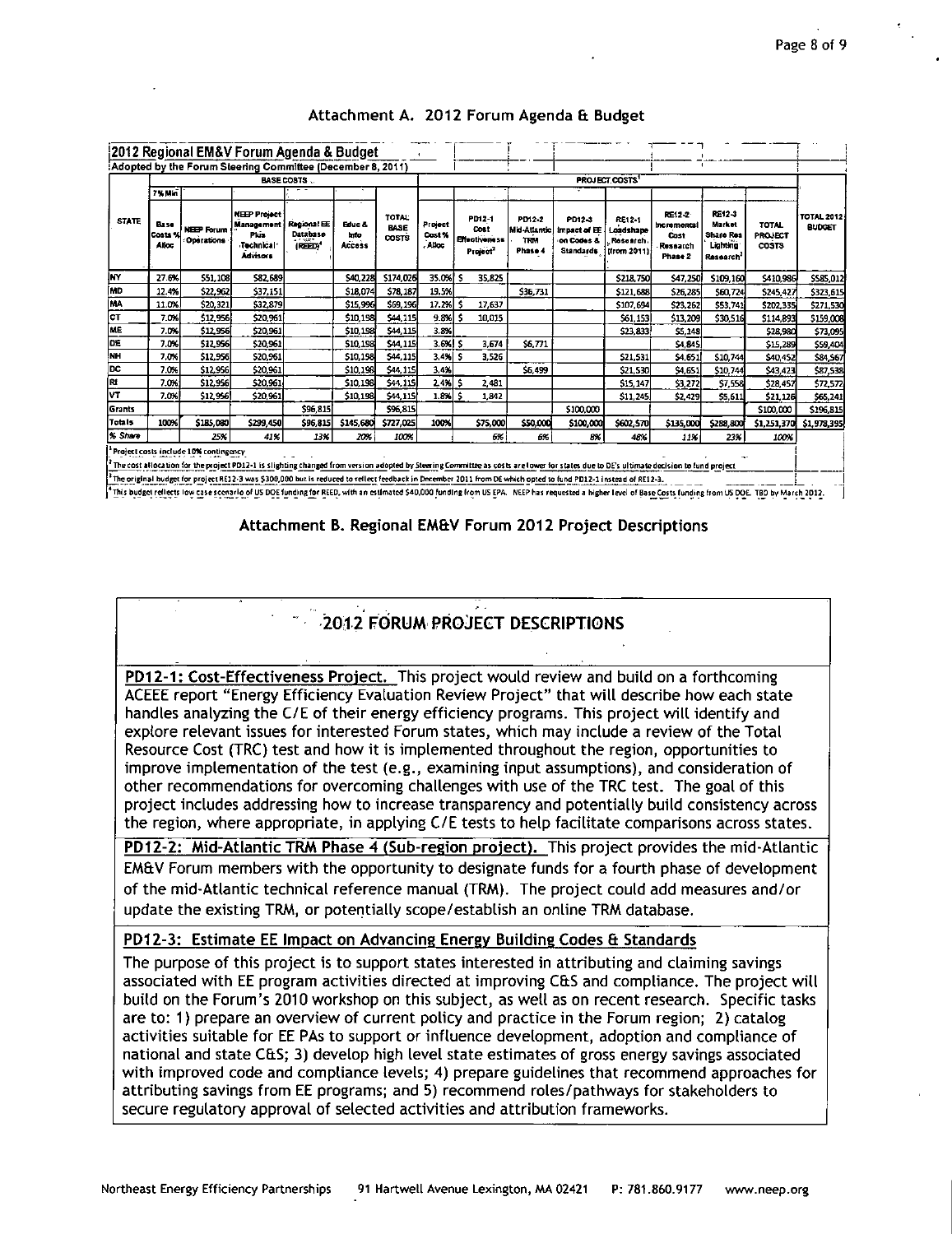RE12-1: Loadshape Research (Phase 3) - (100% Carryover from 2011). This project will address additional measure(s) to those researched in 2009-2011 projects (commercial lighting and unitary HVAC). Project subcommittee is in process of confirming priority measure(s). The goal of the Forum's loadshape studies is to make loadshape data (impact of electric energy efficiency programs during identified periods of time e.g., hourly, seasonal and annual consumption data used to analyze coincidence factors and other usage patterns) available to Forum participants for use in implementing EE programs, participation in capacity markets, and meeting air quality needs. The project will likely refer to metering data collection protocols being developed by the Forum that are intended to increase transferability and usability of metering data by programs.

RE12-2: Incremental Cost Research (Phase 2). This project would develop incremental costs for new measures and/or program types (gas and/or electric) beyond those included in the Forum's 2010 Incremental Cost Study. This project will be undertaken as an extension of Navigant's existing contract for the 2010 ICS per Forum subcommittee recommendation, and will be supplemented with 2011 Add-On Research funds. The subcommittee for this project is currently working to confirm 2<sup>nd</sup> tier group of priority measures. The total budget for this project is estimated at \$235,000, of which about \$100,000 is covered by 2011 Add-on Research budget and \$135,000 in 2012 funds.

RE12-3: Residential Lighting Sales Market Research. This project would provide insight into emerging and regional lighting sales trends (post EISA) developed over 12 months that allow for adjustments to lighting incentive design and execution. The project will include developing pilot projects in 2-3 states to test the efficacy of the "market lift" model in promoting sales of efficient lighting, using acquired full category retail lighting sales data for evaluating residential lighting sales trends and shifts in the baseline wattage of inefficient lamps.

FORUM OPERATIONS, PROJECT MANAGEMENT, REED AND EDUC & INFO ACCESS (BASE COSTS).

#### Forum Operations

- 1. Planning/facilitating quarterly Steering Committee, Project Committees meetings
- 2. Forum agenda/budget planning
- 3. Securing Forum revenues from states/grants
- 4. Serving as fiscal agent / Forum accounting/invoicing
- 5. Coordinating/facilitating state PUC, PA and air regulatory efforts regarding access to energy efficiency data to support air quality and climate change planning;
- 6. Monitoring and participating in state, regional (ISO-NE, PJM), and national M&V meetings/efforts (NAPEE, NAESB M&V projects);
- 7. Maintaining Forum operational policies, including ensuring access to Forum materials and protecting confidential information

### Regional EE Database (REED) Implementation

This effort involves implementing REED in the Forum region, working with Forum states to complete data collection tools, ensure quality control/data validation, and provide technical support/training to state reps using REED. The project also involves NEEP interaction with ISOs/RTOs in region to explore use of REED as potential data source for supporting EE forecasting in system planning, where helpful. NEEP is seeking funding from US EPA and DOE for this effort.

### Education & Information Access

- 1. EM&V library of studies/research and other EM&V resources
- 2. EM&V Forum website
- 3. Forum 2012 Annual Public Meeting
- 4. Forum communications (monthly updates, quarterly newsletters)
- 5. Outreach to states to support state adoption of Forum products (e.g., presentations, attend state evaluation meetings, submit public comments)